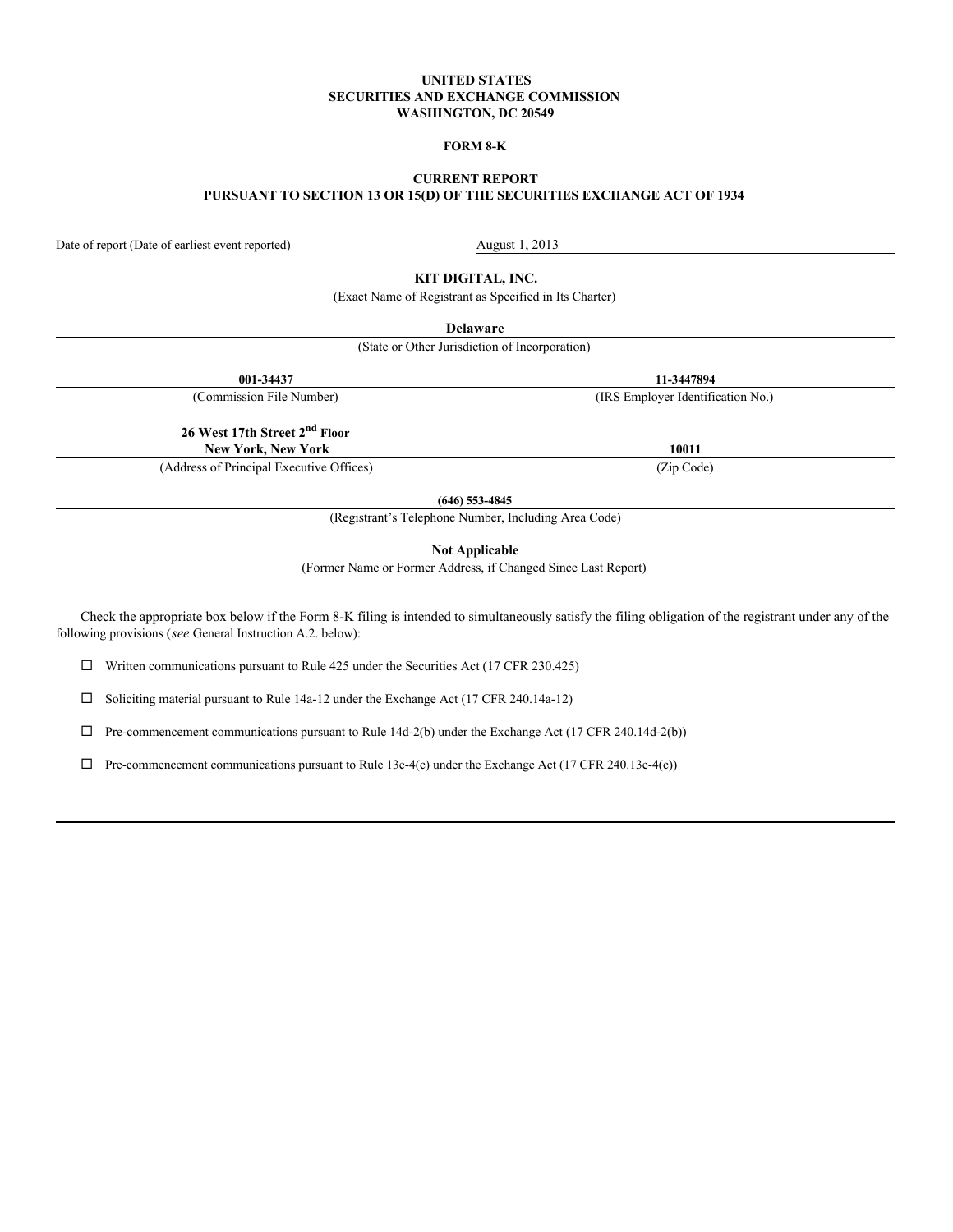# **Item 8.01 – Other Events.**

On August 1, 2013, the Company issued the press release attached to this Current Report on Form 8-K as Exhibit 99.1.

## **Item 9.01 – Financial Statements and Exhibits.**

(d) Exhibits

The following is furnished as an Exhibit to this Current Report on Form 8-K.

| Exhibit       |                                      |
|---------------|--------------------------------------|
| <b>Number</b> | Description                          |
| 99.1          | Press release issued August 1, 2013. |
|               |                                      |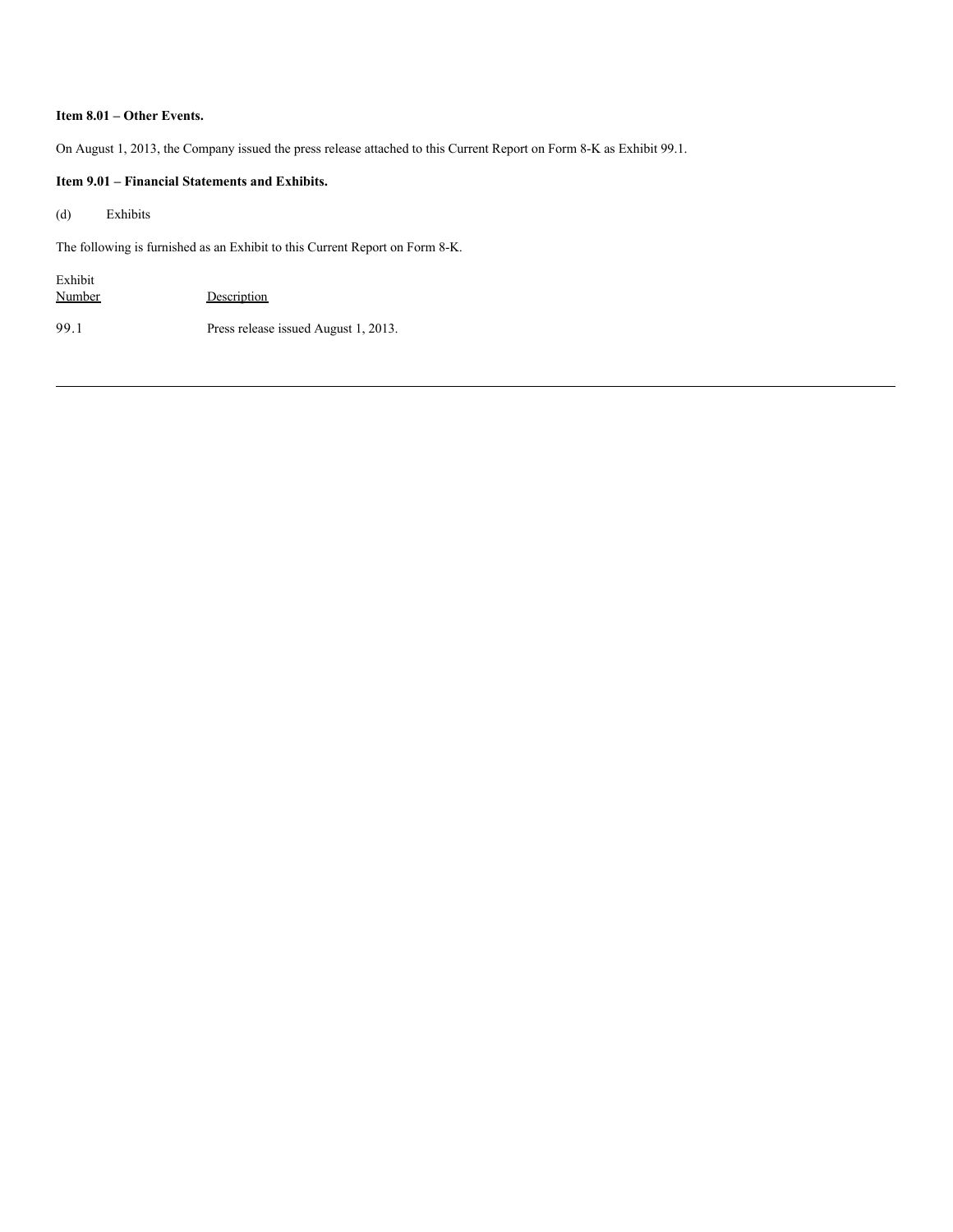## **SIGNATURES**

Pursuant to the requirements of the Securities Exchange Act of 1934, the registrant has duly caused this report to be signed on its behalf by the undersigned hereunto duly authorized.

# **KIT DIGITAL, INC.**

By: /s/ Fabrice Hamaide

Name: Fabrice Hamaide Title: Chief Financial Officer

Date: August 1, 2013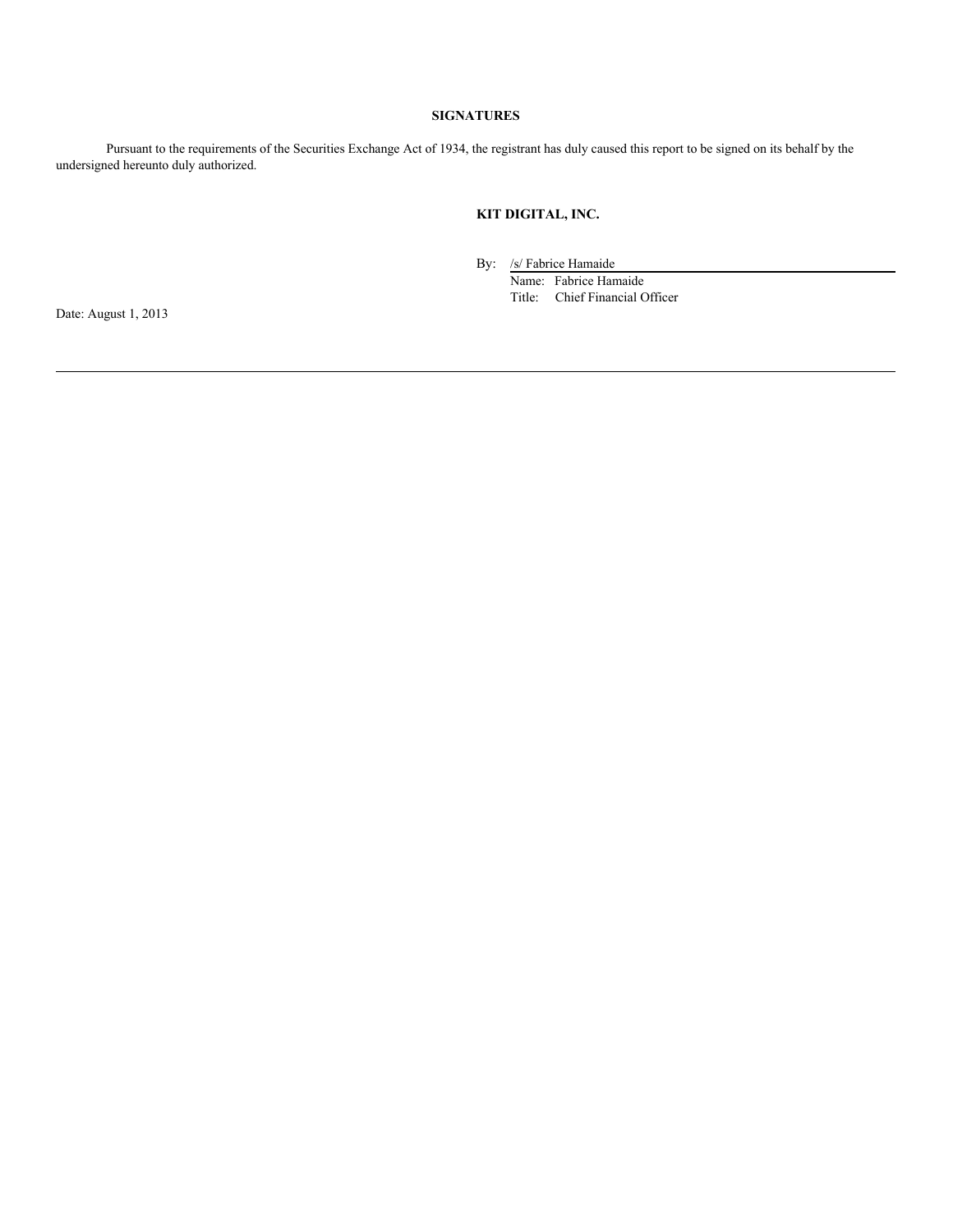# **EXHIBIT INDEX**

| nını |  |
|------|--|
|      |  |

Exhibit Description 99.1 Press release issued August 1, 2013.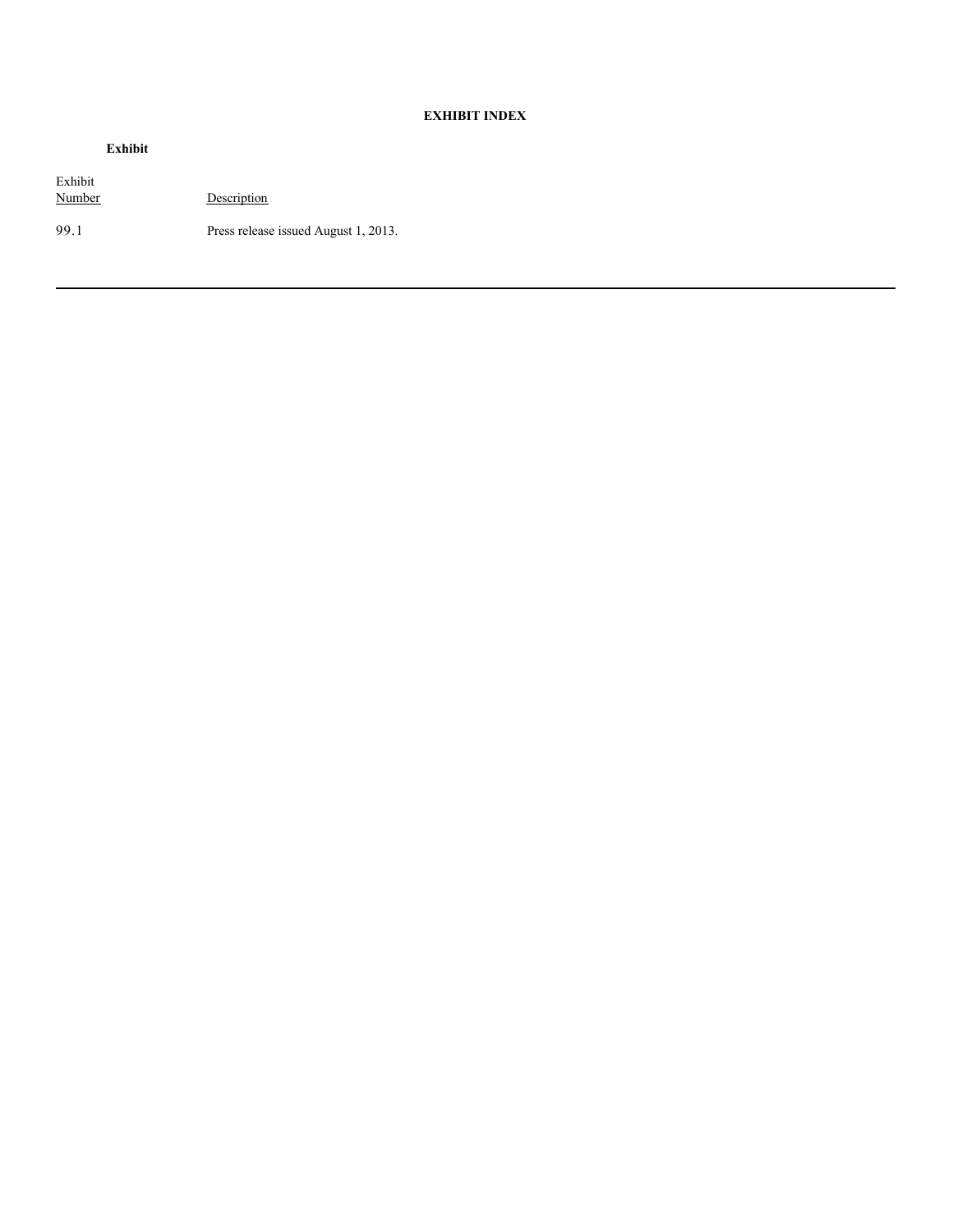

#### FOR IMMEDIATE RELEASE

#### **KIT digital, Inc. Takes Legal Action Against utd. by content**

NEW YORK, NY, August 1, 2013 -- KIT digital, Inc., (the "Company"), a global provider of digital television and media solutions, announced that it has commenced legal action against utd. by content, formerly known as Content Solutions International N.V.

In June of 2012, Content Solutions International N.V. acquired KIT digital's content solutions business for \$18.8 million, comprised of an initial cash payment of \$1.0 million and a \$17.8 million multi-year earn-out payment obligation based on revenue achieved. In January 2013, Content Solutions International N.V. changed its name to utd. by content. The complaint filed by KIT digital alleges breach of contract and seeks avoidance and recovery of a fraudulent transfer.

This action is a result of a review of all partnerships and agreements by the Company's new leadership team as they anticipate emergence from chapter 11.

"We know that utd. by content has customers and is generating revenue. We also know that utd. by content is choosing to ignore its obligation to pay KIT digital, Inc. a percentage of its revenue as an earn-out payment," said Fabrice Hamaide, Chief Financial Officer of the Company.

"When we sold Petr Stránský our content solutions business, he agreed to pay for it. The complaint we filed today seeks to reverse the transaction, effectively returning the assets of utd. by content to KIT digital since none of the promised \$17.8 million in earn-out payments have been made.

It is every intention of the new leadership team to set the Company up for success. Part of this process is ensuring the value and integrity of the Company is protected for employees, customers and investors for the immediate and long term future."

A complete copy of the complaint is available on www.americanlegalclaims.com/kdi.

**<sup>###</sup>**